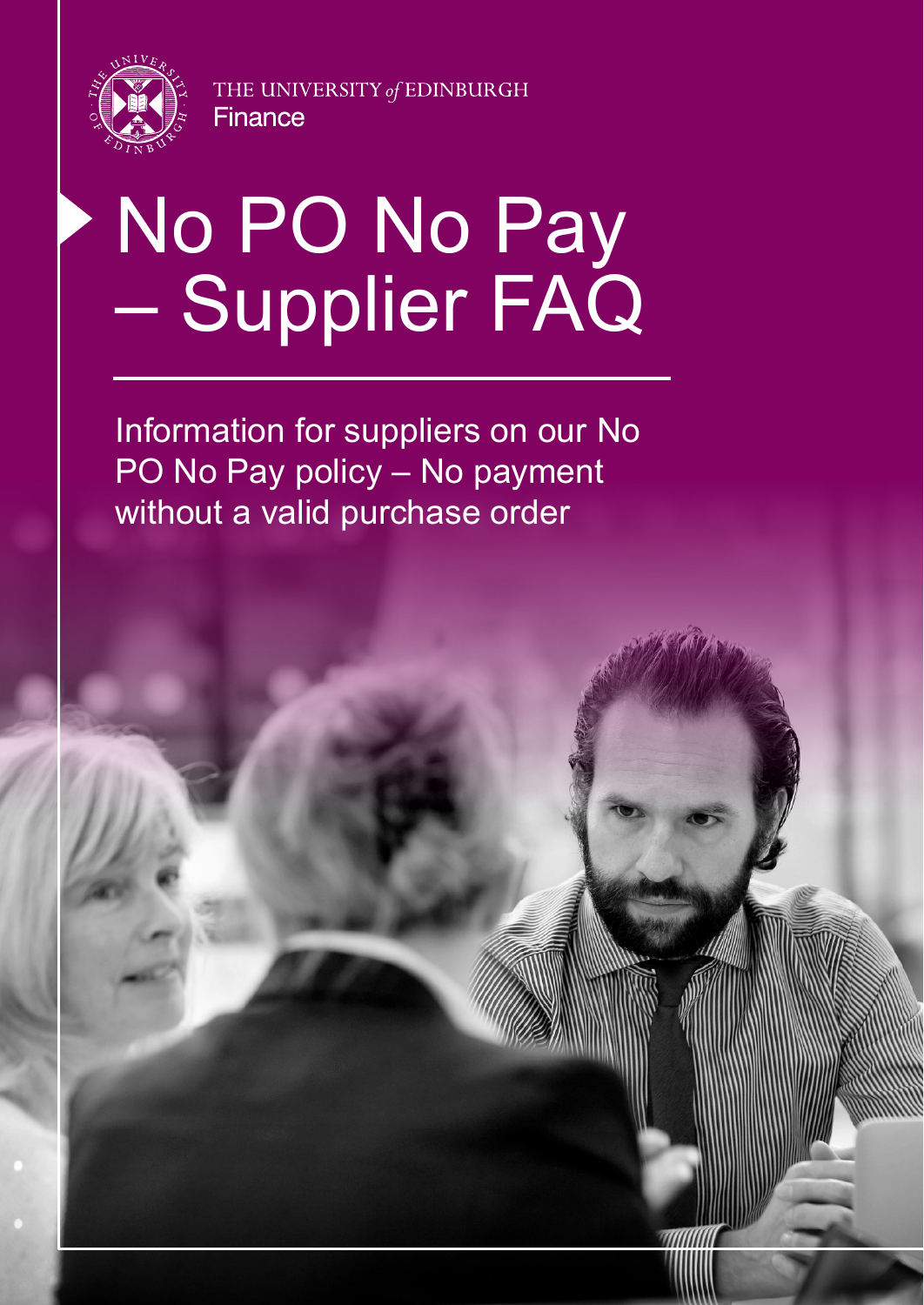

THE UNIVERSITY of EDINBURGH Finance

### **Contents**

| I have supplied goods, services or works to the University, where do I send my invoice?  3 |  |
|--------------------------------------------------------------------------------------------|--|
| What should I do if I don't receive a Purchase Order number and the invoice is returned to |  |
|                                                                                            |  |
|                                                                                            |  |
|                                                                                            |  |

## <span id="page-1-0"></span>**No PO No Pay – Frequently Asked Questions**

From 1 August 2018, the University of Edinburgh is implementing a policy which will prevent payment to suppliers without a valid, official University purchase order (No PO No Pay).

#### <span id="page-1-1"></span>**What is No PO No Pay?**

No PO No Pay is the University of Edinburgh's policy to make sure payments are only made to genuine suppliers of goods, services and works, where the submitted invoice contains a valid purchase order (PO) number.

#### <span id="page-1-2"></span>**Why has the University of Edinburgh implemented this policy?**

No PO No Pay ensures that the University only pays for goods, services and works which have been properly ordered and have been confirmed as secure and sustainable business transactions before receiving or paying an invoice. Invoices received by the Finance Accounts Payable team without a valid PO number are likely to be subject to delay in payment, and may ultimately be returned to the supplier.

#### <span id="page-1-3"></span>**When does No PO No Pay come in to effect?**

The No PO No Pay policy comes into effect on **1 August 2018** for all goods, services and works purchased by the University from that date.

#### <span id="page-1-4"></span>**How does No PO No Pay work?**

No PO No Pay requires all invoices submitted by suppliers to contain an official PO number. Purchase orders are generated by the University's eProcurement system, Finance system or other ordering systems (e.g. Estates, Accommodation, Catering or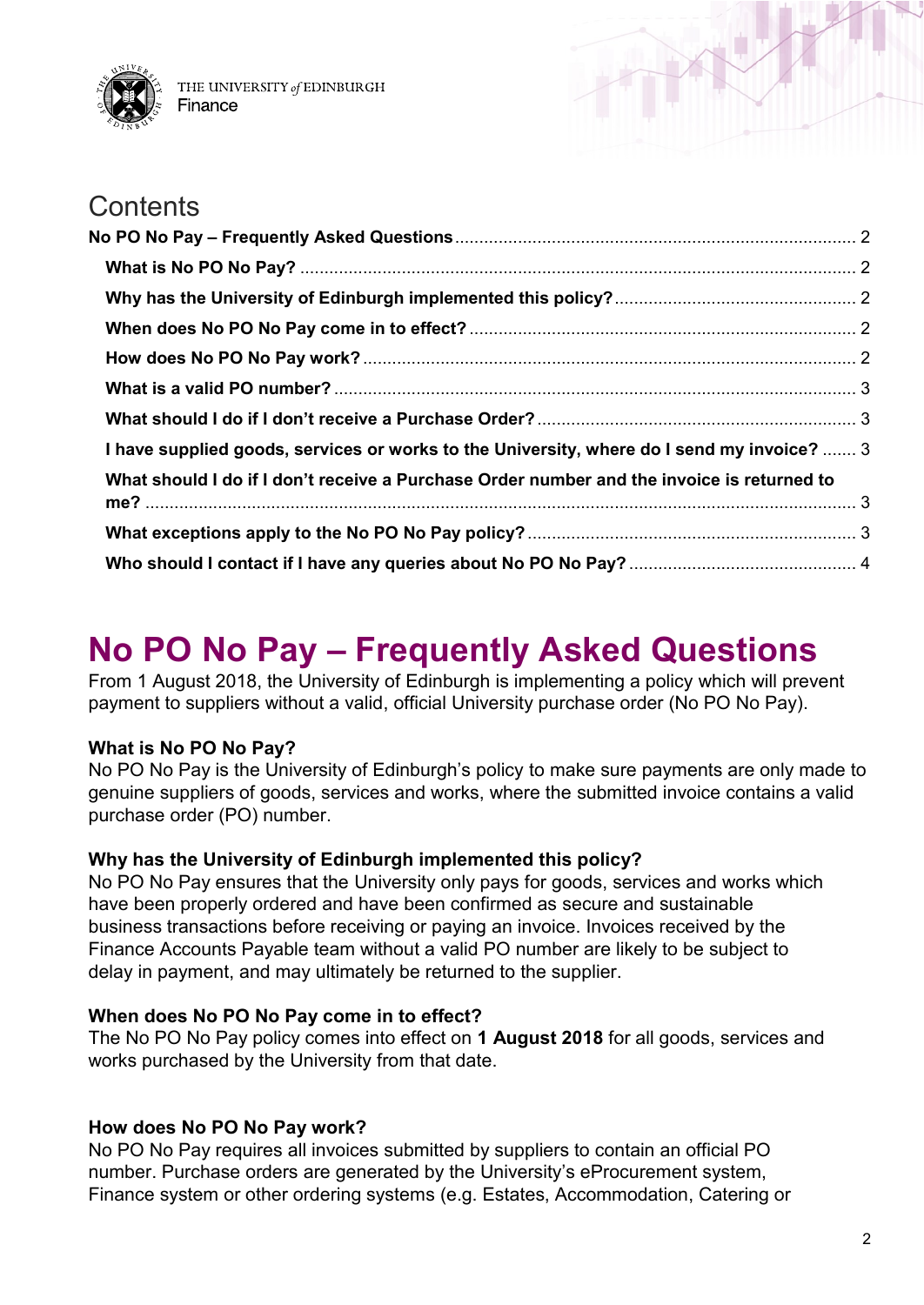



Library systems), and are to be submitted to suppliers **prior to** the delivery or receipt of goods, services or works to the University.

#### <span id="page-2-0"></span>**What is a valid PO number?**

Valid POs from the University's eProcurement system are sent to suppliers electronically by prior arrangement, and have a seven digit number clearly identified as the PO number.

Valid purchase orders from the University's central finance system have a two or three letter prefix followed by four or five digits.

Valid purchase orders from Estates, Accommodation, Catering and the Library will also contain a clearly identified purchase order number.

#### <span id="page-2-1"></span>**What should I do if I don't receive a Purchase Order?**

You should only accept a verbal, email or written order when a purchase order number is provided. If you receive a verbal, email or telephone instruction and no purchase order, you should ask the member of University staff giving the instruction to provide you with a valid PO number before proceeding.

#### <span id="page-2-2"></span>**I have supplied goods, services or works to the University, where do I send my invoice?**

The purchase order you receive will clearly state the address to which the **invoice** should be sent, and this may differ from the delivery address. If in doubt, any invoices should be sent directly to:

Accounts Payable Finance Department University of Edinburgh Charles Stewart House 9-16 Chambers Street Edinburgh EH1 1HT

#### <span id="page-2-3"></span>**What should I do if I don't receive a Purchase Order number and the invoice is returned to me?**

You should ask the member of University staff giving the instruction for the goods, services or works originally to provide you with a **valid PO number**. You should do this before proceeding to re-issue the invoice or cancel/credit the original invoice and issue a new invoice with the PO number in it, in accordance with your own internal procedure. Invoices unpaid without valid purchase orders **should not be used to delay** any delivery to other purchasers from this University who have included a valid PO number.

#### <span id="page-2-4"></span>**What exceptions apply to the No PO No Pay policy?**

There are a number of exceptions to the No PO No pay policy, and these can be found at: [https://www.ed.ac.uk/files/atoms/files/exceptions\\_to\\_the\\_requirement\\_to\\_raise\\_purchase\\_orders.pdf](https://www.ed.ac.uk/files/atoms/files/exceptions_to_the_requirement_to_raise_purchase_orders.pdf)